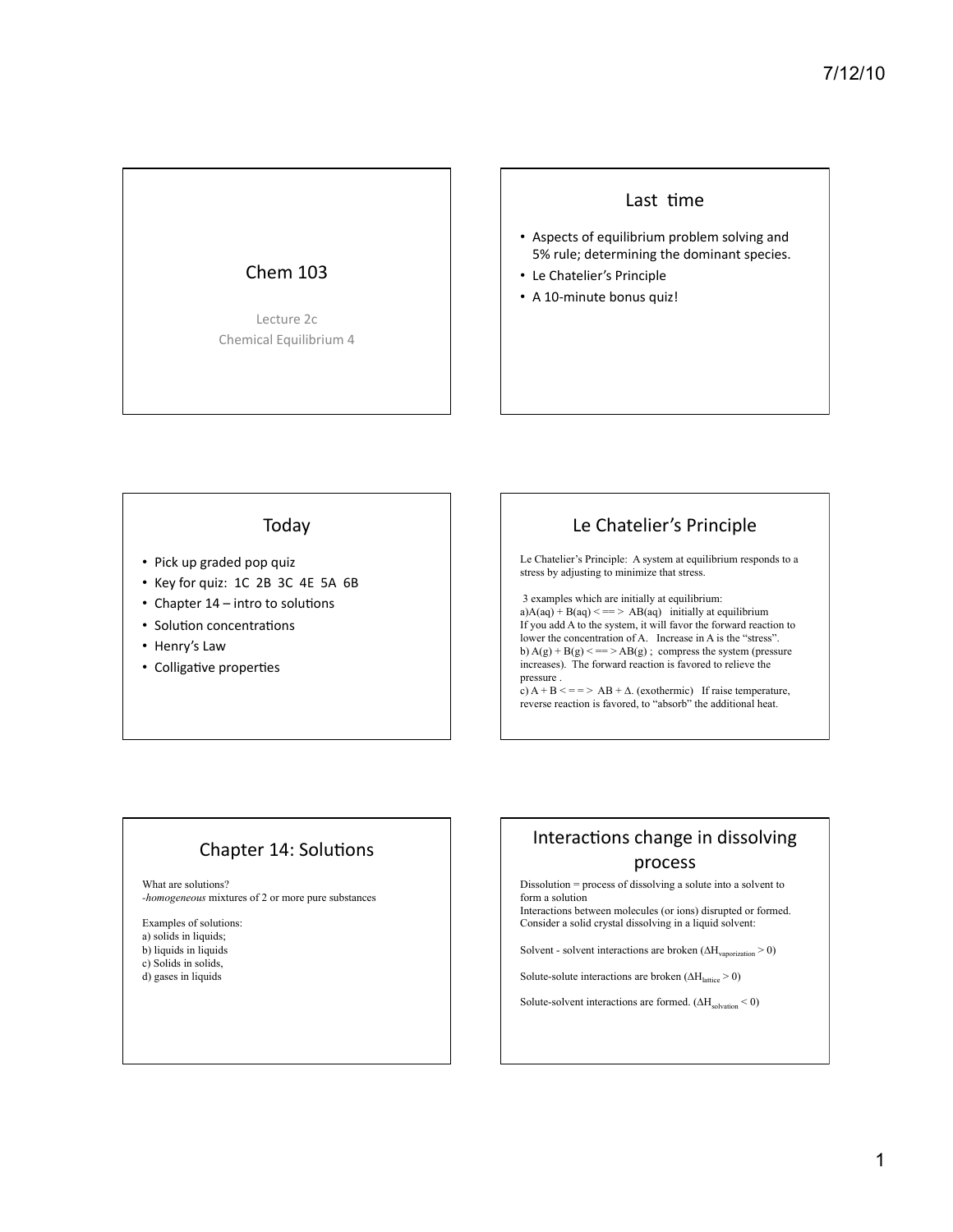# Strength of interactions determin dissolving process

These can reduce solubility:

Strong solute- solute interactions

Strong solvent-solvent interactions

#### These can increase solubility:

Strong solute-solvent interactions

#### Like dissolves like!

Rule of thumb: Like substances dissolve like substances and unlike substances do not dissolve unlike substances.

Main example: polar substances dissolve polar substances but not nonpolar substances

**Oil and water don't mix! They are** *immiscible.*

**Oil dissolves in gasoline. They are miscible. Sugar dissolves in water but not in oil.**

### Enthalpy of solution,  $\Delta H_{\text{coh}}$

 $\Delta H_{\text{soln}} = \sum \Delta H_i$ 

 $=\Delta H_{\text{solvent}} + \Delta H_{\text{solvation}} + \Delta H_{\text{solvation}}$ 

Recall the signs!  $\Delta H_{\text{solvent}}$  (+),  $\Delta H_{\text{solvate}}$  (+) and  $\Delta H_{\text{solvation}}$  (-)

Note:  $\Delta H_{\text{soln}}$  can be + (endothermic) or - (exothermic)

(See Figure 14.4)

Usually, **exothermic** is more favorable. But **entropy** change also factor affecting favorability of a reaction or process.

## Solution of ionic solid in liquid

Example:  $NaCl + H<sub>2</sub>O(l) - - - > NaCl(aq)$ 

 $\Delta H_{\text{soln}} = \Delta H_{\text{solvent}} + \Delta H_{\text{solvation}}$ <br>= (positive) + (large positive) + (large negative) => usually endothermic.

What happens to solubility if you raise the temperature? According to Le Chatelier's principle, solubility of solid would increase! (for endothermic case)

#### Solution of a gas in water

Example:  $O_2(g)$  + H<sub>2</sub>O(l) - - - > O<sub>2</sub>(aq)

 $\Delta H_{\text{solution}} = \Delta H_{\text{solvent}} + \Delta H_{\text{solute}} + \Delta H_{\text{solvation}}$  $=$  (positive)  $+$  (0)  $+$  ( negative)  $=$  negative (exothermic)

What happens to solubility if you raise the temperature? According to Le Chatelier's principle, solubility would decrease! Gases dissolve less in warm water than in cold. Trout love cold mountain streams but die in warm pond. Why? What is thermal pollution?

### Henry's Law

Solubility of a gas in a liquid is proportional to the partial pressure of the gas on the liquid surface:

$$
\mathbf{s}_{\mathrm{g}} = \mathbf{k}_{\mathrm{H}} \mathbf{P}_{\mathrm{g}}
$$

Example:  $O_2$  has  $k_H = 1.26 \times 10^{-3}$  M atm<sup>-1</sup> (at 25°C)

If the  $O_2$  mole fraction in air is 0.21, what is the molar solubility of  $O_2$  in an aquarium at 25°C?  $s_{O2} = k_{O2}P_{O2} = 1.26 \times 10^{-3}$  M atm<sup>-1</sup> (1.0 atm)(0.21)=2.65x10<sup>-4</sup>M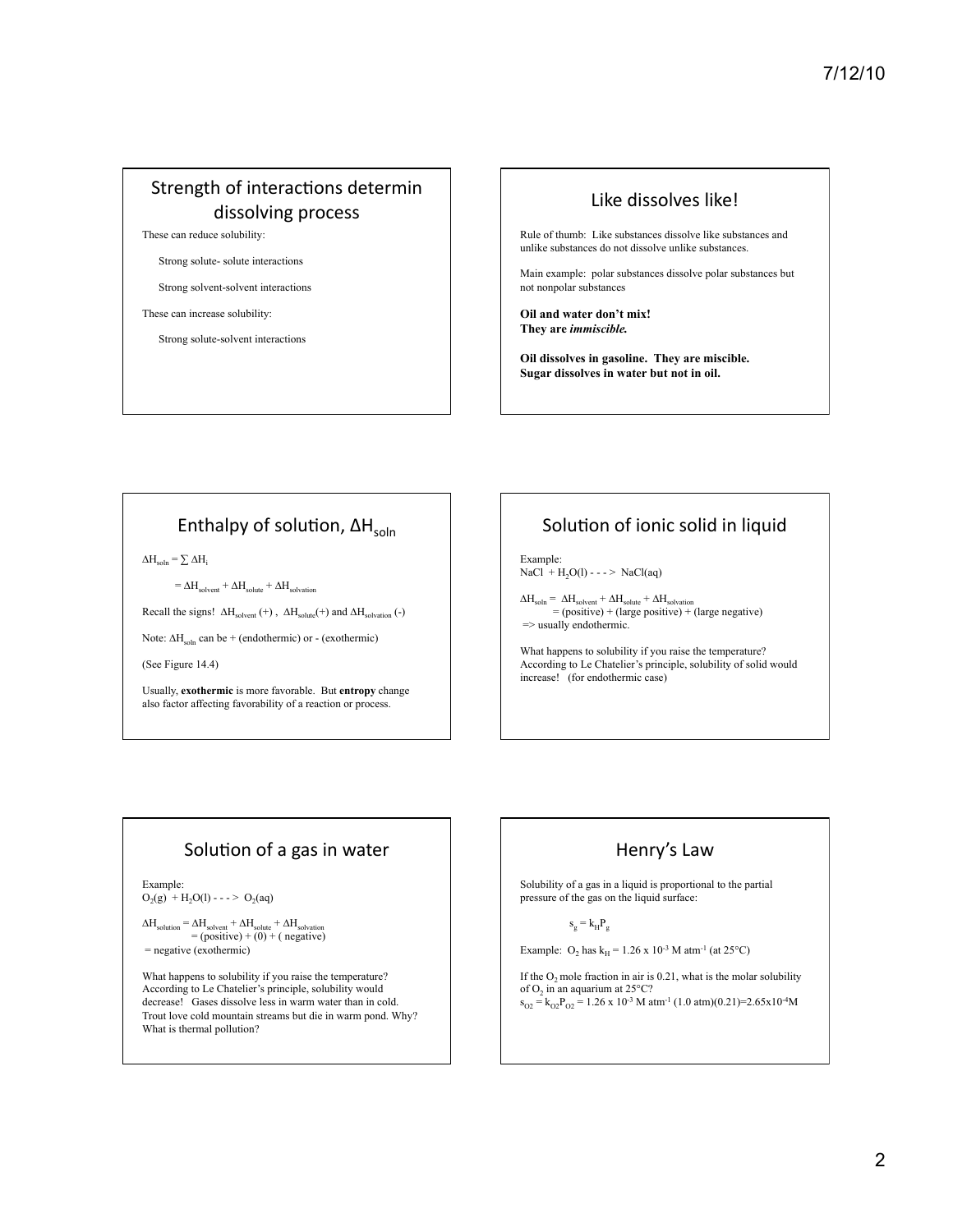### Concentration units

Review of concentration units:

1 molar (M) = 1 mole solute/ liter soln

1 molal (m) = 1 mole solute/ kg solvent

```
1 % (m/v) = (1 g solute/g soln )x 100%
   (same as =g solute/100g soln) 
1 ppm = (1 g solute/g soln )x 10<sup>6</sup>
     (same as =g solute/106g soln) 
   (for dilute aqueous solutions: 1 ppm = 1mg solute/L soln)
```
### Example Problem

What is the molality of a 1.20 M NaCl solution whose density is 1.0200 g/mL? (FW of NaCl = 58.5 g/mol)

Solution:

 $M =$  mol solute/L soln,  $m =$  mol solute/kg solvent Assume 1.0 L:  $\#mol$  NaCl = 1.20, mass soln  $= 1.0200 \text{ g/mL} (1000 \text{mL/L}) (1 \text{ kg} / 1000 \text{ g}) = 1.0200 \text{ kg}$ Kg solvent = kg solution – kg NaCl =  $1.0200 \text{ kg} - 0.0585 \text{ kg}$  $=0.9615$  kg; m = 1.20 mol/.9615kg = 1.25 m

### Example Problem #2

What is the ppm  $Ca^{2+}$  in a 2.50 L solution containing 1.20  $CaCl<sub>2</sub>$ ? (FW's:  $CaCl<sub>2</sub> = 111.1$  g/mol Solution: recall that ppm  $\approx 1$  mg/L  $g Ca^{2+} = 1.20 CaCl<sub>2</sub> (1 mol/111.1)(1 mol Ca<sup>2+/</sup>1 mol CaCl<sub>2</sub>)(40.1g)$  $Ca^{2+}/mol Ca^{2+} = 0.433 g$ ppm Ca<sup>2+</sup> = 0.433g (1000mg/g)/L = 433 ppm Ca<sup>2+</sup>

## Colligative properties

Colligative properties = physical properties of solutions which depend upon the concentration of solute particles.

- 4 main examples:
- a) Boiling point elevation b) Freezing point depression
- 
- c) Vapor Pressure lowering d) Osmotic pressure

### Boiling point elevation

 $\Delta T_{b}$  =  $k_{b}m_{solute}$ 

Where  $\Delta T_b$  = change in boiling point  $K_b$  = molal boiling pt elev'n const. and, m = molality of solute particles

## Freezing point depression

 $\Delta {\sf T}_{\sf f}$  =  ${\sf k}_{\sf f} {\sf m}_{\sf solve}$ 

Where  $\Delta T_{\text{f}}$  = change in freezing pt  $\mathsf{K}_{\mathsf{f}}$  = molal freezing pt elev'n const. and, m = molality of solute particles